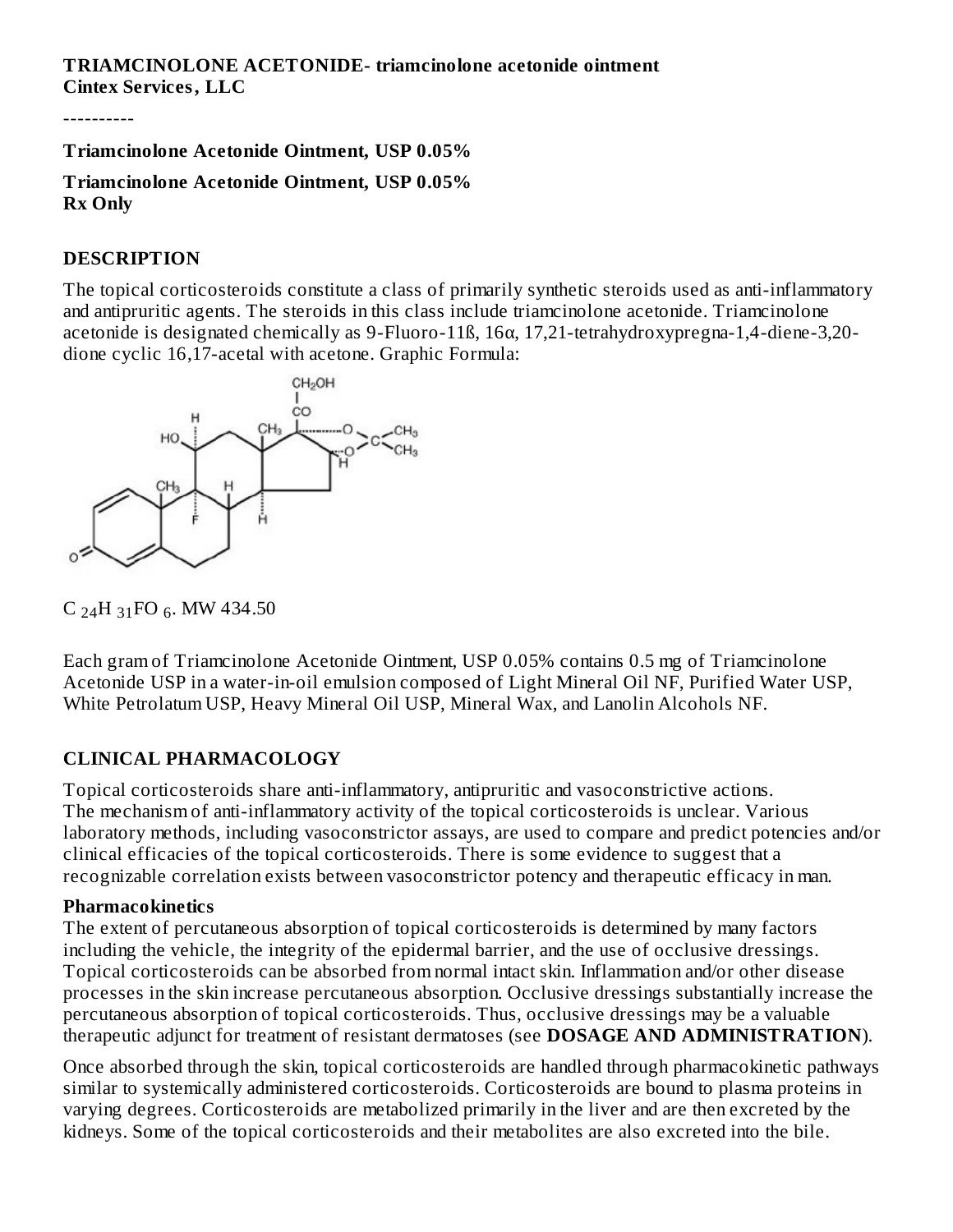## **INDICATIONS AND USAGE**

Triamcinolone Acetonide Ointment, USP 0.05% is indicated for the relief of the inflammatory and pruritic manifestations of corticosteroid-responsive dermatoses.

## **CONTRAINDICATIONS**

Topical corticosteroids are contraindicated in those patients with a history of hypersensitivity to any of the components of the preparation.

## **PRECAUTIONS**

## **General**

Systemic absorption of topical corticosteroids has produced reversible hypothalamic pituitary-adrenal (HPA) axis suppression, manifestations of Cushing's syndrome, hyperglycemia, and glucosuria in some patients.

Conditions which augment systemic absorption include the application of the more potent steroids, use over large surface areas, prolonged use, and the addition of occlusive dressings.

Therefore, patients receiving a large dose of any potent topical steroid applied to a large surface area or under an occlusive dressing should be evaluated periodically for evidence of HPA axis suppression by using the urinary free cortisol and ACTH stimulation tests, and for impairment of thermal homeostasis. If HPA axis suppression or elevation of the body temperature occurs, an attempt should be made to withdraw the drug, to reduce the frequency of application, substitute a less potent steroid, or use a sequential approach when utilizing the occlusive technique.

Recovery of HPA axis function and thermal homeostasis are generally prompt and complete upon discontinuation of the drug. Infrequently, signs and symptoms of steroid withdrawal may occur, requiring supplemental systemic corticosteroids. Occasionally, a patient may develop a sensitivity reaction to a particular occlusive dressing material or adhesive and a substitute material may be necessary.

Children may absorb proportionally larger amounts of topical corticosteroids and thus be more susceptible to systemic toxicity (see **PRECAUTIONS, Pediatric Us e**).

If irritation develops, topical corticosteroids should be discontinued and appropriate therapy instituted. In the presence of dermatological infections, the use of an appropriate antifungal or antibacterial agent should be instituted. If a favorable response does not occur promptly, the corticosteroid should be discontinued until the infection has been adequately controlled.

These preparations are not for ophthalmic use.

## **Information for the Patient**

Patients using topical corticosteroids should receive the following information and instructions:

- 1. This medication is to be used as directed by the physician. It is for external use only. Avoid contact with the eyes.
- 2. Patients should be advised not to use this medication for any disorder other than that for which it was prescribed.
- 3. The treated skin area should not be bandaged or otherwise covered or wrapped as to be occlusive unless directed by the physician.
- 4. Patients should report any signs of local adverse reactions especially under occlusive dressing.
- 5. Parents of pediatric patients should be advised not to use tight-fitting diapers or plastic pants on a child being treated in the diaper area, as these garments may constitute occlusive dressings.

## **Laboratory tests**

A urinary free cortisol test and ACTH stimulation test may be helpful in evaluating HPA axis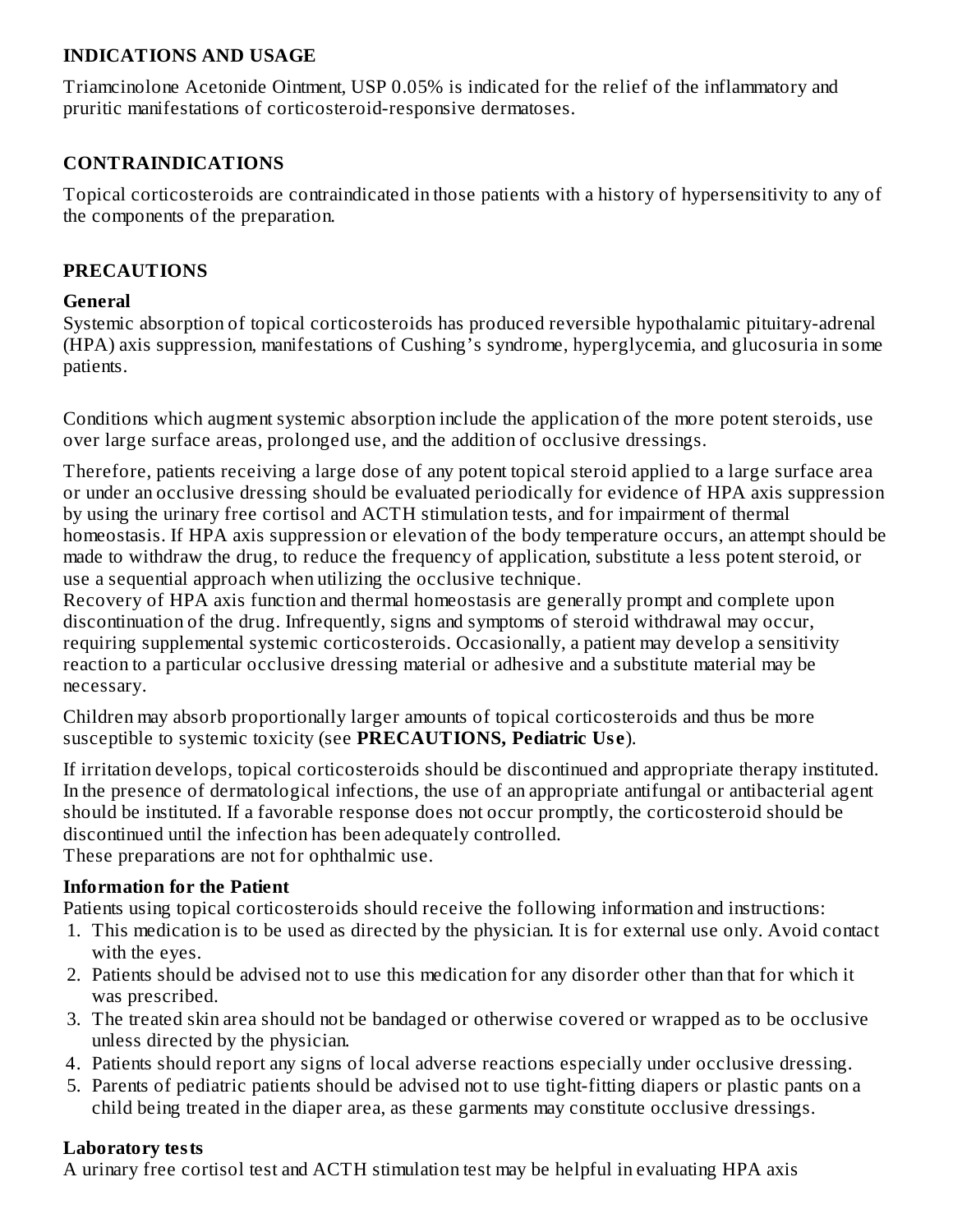#### suppression.

# **Carcinogenesis, Mutagenesis and Impairment of Fertility**

Long-term animal studies have not been performed to evaluate the carcinogenic potential or the effect on fertility of topical corticosteroids.

Studies to determine mutagenicity with prednisolone and hydrocortisone showed negative results.

## **Pregnancy: Teratogenic Effects**

Corticosteroids are generally teratogenic in laboratory animals when administered systemically at relatively low dosage levels. The more potent corticosteroids have been shown to be teratogenic after dermal application in laboratory animals. There are no adequate and well-controlled studies in pregnant women on teratogenic effects from topically applied corticosteroids. Therefore, topical corticosteroids should be used during pregnancy only if the potential benefit justifies the potential risk to the fetus. Drugs of this class should not be used extensively on pregnant patients, in large amounts, or for prolonged periods of time.

# **Nursing Mothers**

It is not known whether topical administration of corticosteroids could result in sufficient systemic absorption to produce detectable quantities in breast milk. Systemically administered corticosteroids are secreted into breast milk in quantities not likely to have a deleterious effect on the infant. Nevertheless, caution should be exercised when topical corticosteroids are administered to a nursing woman.

# **Pediatric Us e**

**Pediatric patients may demonstrate greater sus ceptibility to topical corticosteroid-induced HPA axis suppression and Cushing's syndrome than mature patients becaus e of a larger skin surface area to body weight ratio.**

HPA axis suppression, Cushing's syndrome, and intracranial hypertension have been reported in children receiving topical corticosteroids. Manifestations of adrenal suppression in children include linear growth retardation, delayed weight gain, low plasma cortisol levels, and absence of response to ACTH stimulation. Manifestations of intracranial hypertension include bulging fontanelles, headaches, and bilateral papilledema.

Administration of topical corticosteroids to children should be limited to the least amount compatible with an effective therapeutic regimen. Chronic corticosteroid therapy may interfere with the growth and development of children.

# **ADVERSE REACTIONS**

The following local adverse reactions are reported infrequently with topical corticosteroids, but may occur more frequently with the use of occlusive dressings (reactions are listed in an approximate decreasing order of occurrence): burning, itching, irritation, dryness, folliculitis, hypertrichosis, acneiform eruptions, hypopigmentation, perioral dermatitis, allergic contact dermatitis, maceration of the skin, secondary infection, skin atrophy, striae and miliaria.

# **OVERDOSAGE**

Topically applied corticosteroids can be absorbed in sufficient amounts to produce systemic effects (see **PRECAUTIONS, General**).

# **DOSAGE AND ADMINISTRATION**

Apply a thin film to the affected area two to four times daily.

# **Occlusive Dressing Technique**

Occlusive dressings may be used for the management of psoriasis or other recalcitrant conditions. Apply a thin film of ointment to the lesion, cover with a pliable nonporous film, and seal the edges. If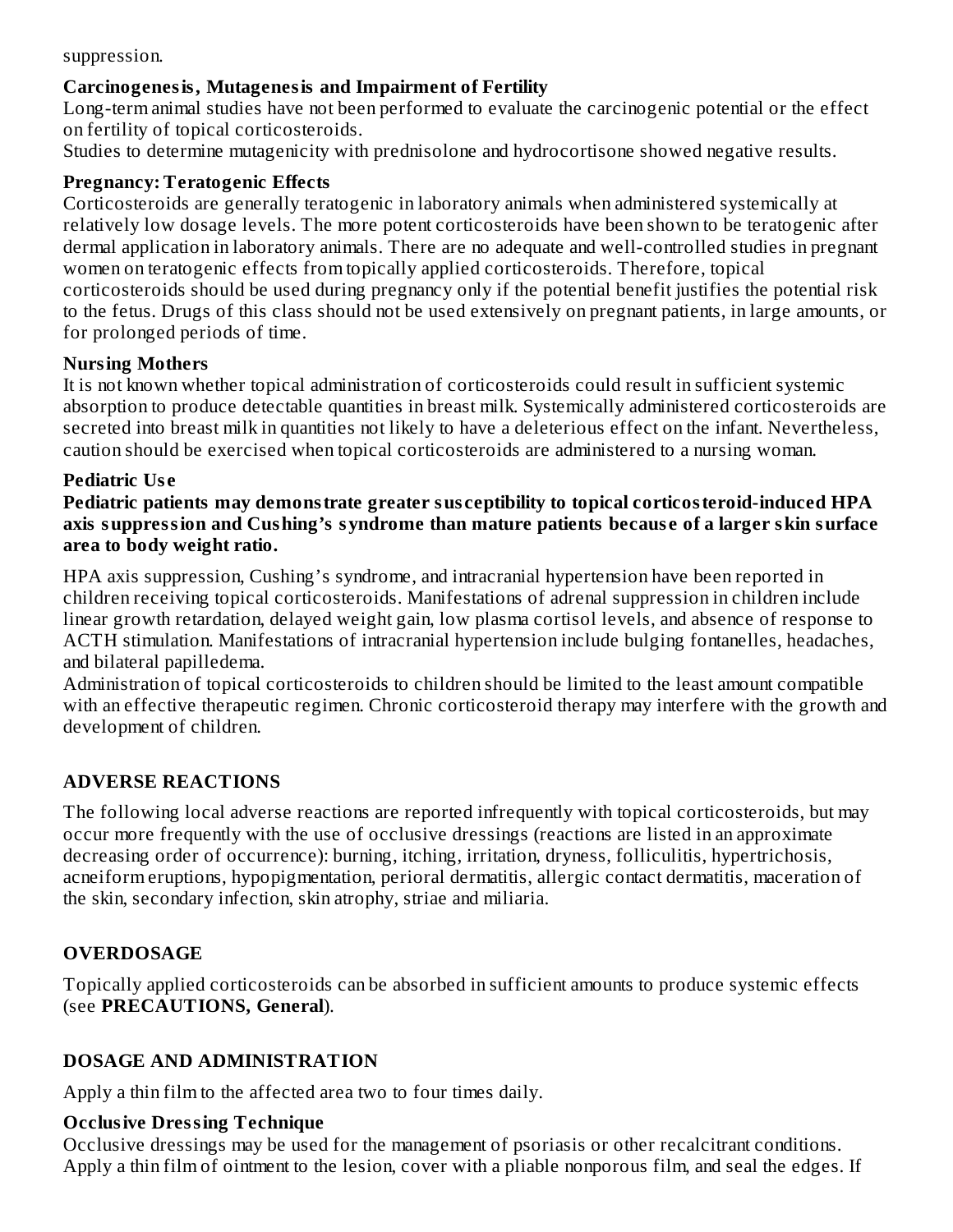needed, additional moisture may be provided by covering the lesion with a dampened clean cotton cloth before the nonporous film is applied or by briefly wetting the affected area with water immediately prior to applying the medication.

The frequency of changing dressings is best determined on an individual basis. It may be convenient to apply Triamcinolone Acetonide Ointment, USP 0.05% under an occlusive dressing in the evening and to remove the dressing in the morning (i.e., 12-hour occlusion). When utilizing the 12-hour occlusion regimen, additional ointment should be applied, without occlusion, during the day. Reapplication is essential at each dressing change.

If an infection develops, the use of occlusive dressings should be discontinued and appropriate antimicrobial therapy instituted.

## **HOW SUPPLIED**

Triamcinolone Acetonide Ointment, USP 0.05% is supplied as follows: 430 g Jar (NDC 24470-922-15)

#### **KEEP THIS AND ALL DRUGS OUT OF THE REACH OF CHILDREN.**

You may report side effects to FDA at **1-800-FDA-1088**.

Store at 20° to 25°C (68° to 77°F). [See USP Controlled Room Temperature.]

DISPENSE IN A WELL-CLOSED CONTAINER.

Rx Only

For external use only. Not for ophthalmic use.

Distributed by: Cintex Services, LLC Dallas, TX 75243

#### 1900118[00] v1 Rev. 01/20



| <b>TRIAMCINOLONE ACETONIDE</b>   |                         |                    |               |  |  |  |  |  |
|----------------------------------|-------------------------|--------------------|---------------|--|--|--|--|--|
| triamcinolone acetonide ointment |                         |                    |               |  |  |  |  |  |
|                                  |                         |                    |               |  |  |  |  |  |
| <b>Product Information</b>       |                         |                    |               |  |  |  |  |  |
| <b>Product Type</b>              | HUMAN PRESCRIPTION DRUG | Item Code (Source) | NDC:24470-922 |  |  |  |  |  |
| <b>Route of Administration</b>   | TOPICAL                 |                    |               |  |  |  |  |  |
|                                  |                         |                    |               |  |  |  |  |  |